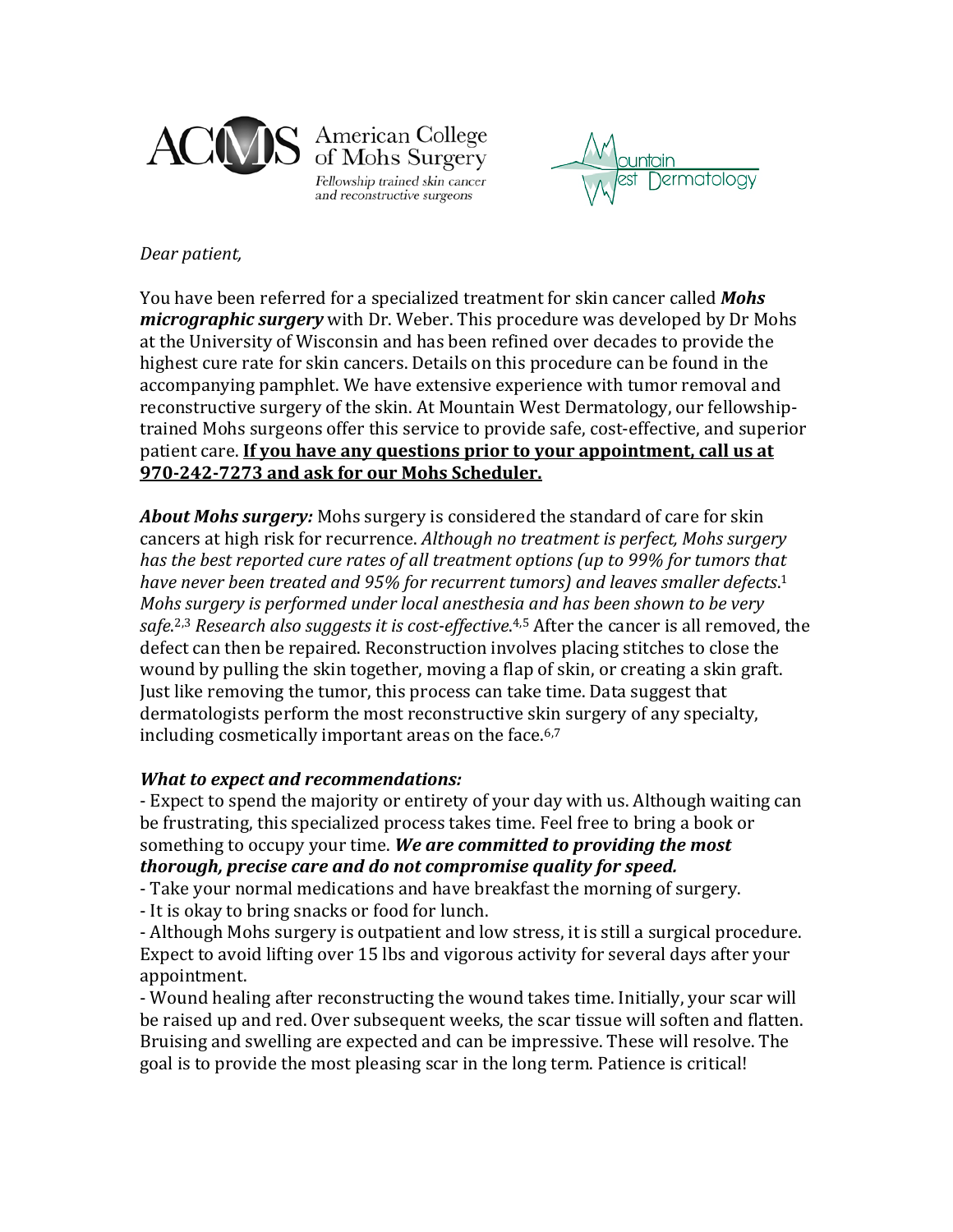## *Frequently asked questions:*

### *I have an artificial hip or heart valve, do I need antibiotics?*

- Based on recent recommendations from the American Heart Association and American Academy of Orthopedic Surgeons, we usually give antibiotics before surgery if the site is actively infected or involves the inside of the mouth or inside the nose.8 If you have questions or concerns about your situation, please call.

### *I take blood thinners, do I need to stop them before surgery?*

-If you have had a serious condition such as **HEART ATTACK, STROKE**, or **BLOOD CLOT**, you may stay on your blood thinners. Data suggest it is more dangerous to stop Coumadin, Plavix, or aspirin if they are medically necessary than the bruising or bleeding they may cause during Mohs surgery.9,10 We can safely handle any minor increase in oozing during this procedure. We just ask that you notify us ahead of time. If you take Coumadin (warfarin), make sure you have had an INR (the blood level they check) within the last 3 weeks and that the results are forwarded to us (fax number 970-241-2878). Again, if you have questions, call!

#### *I have a pacemaker/defibrillator or am on oxygen, is this a problem?*

-Just be sure we know. This shouldn't interfere with our ability to do Mohs. If you require oxygen, be sure to bring enough for the entire day.

#### *Why does the procedure take so long?*

- After you have been put in a surgical room, we will numb up the region to be removed with local anesthetic. The tumor is then excised with a small margin and sent to the laboratory located here in our office. There, the tissue is processed, stained, and carefully examined. We evaluate 100% of the margins. Depending on the day and how much tissue is being examined, this process takes at least 1 to 2 hours per layer. While waiting for results, you can stay in your room or wait in the designated Mohs waiting room. If there is still tumor at the margins, we will take another layer of skin out and send it back to the lab. There will be another waiting period until we have results. This process continues until the margins are clear. *Should someone come with me?*

-Whenever possible, yes. Bandaging can interfere with glasses or field of vision and can make driving difficult. Surgery can be intimidating and it is helpful to have someone for moral support and an extra set of ears to process information.

#### *Will I have to come back?*

-Sutures are generally removed 1-2 weeks after surgery in our office. We will usually see you 2 months after your Mohs to make sure the wound is healing properly.

## *Why did I get this cancer?*

- Risk factors for skin cancer include genetics (fair skin and light eyes) as well as sun exposure. Tumors can arise years or decades after the sun damage was received.